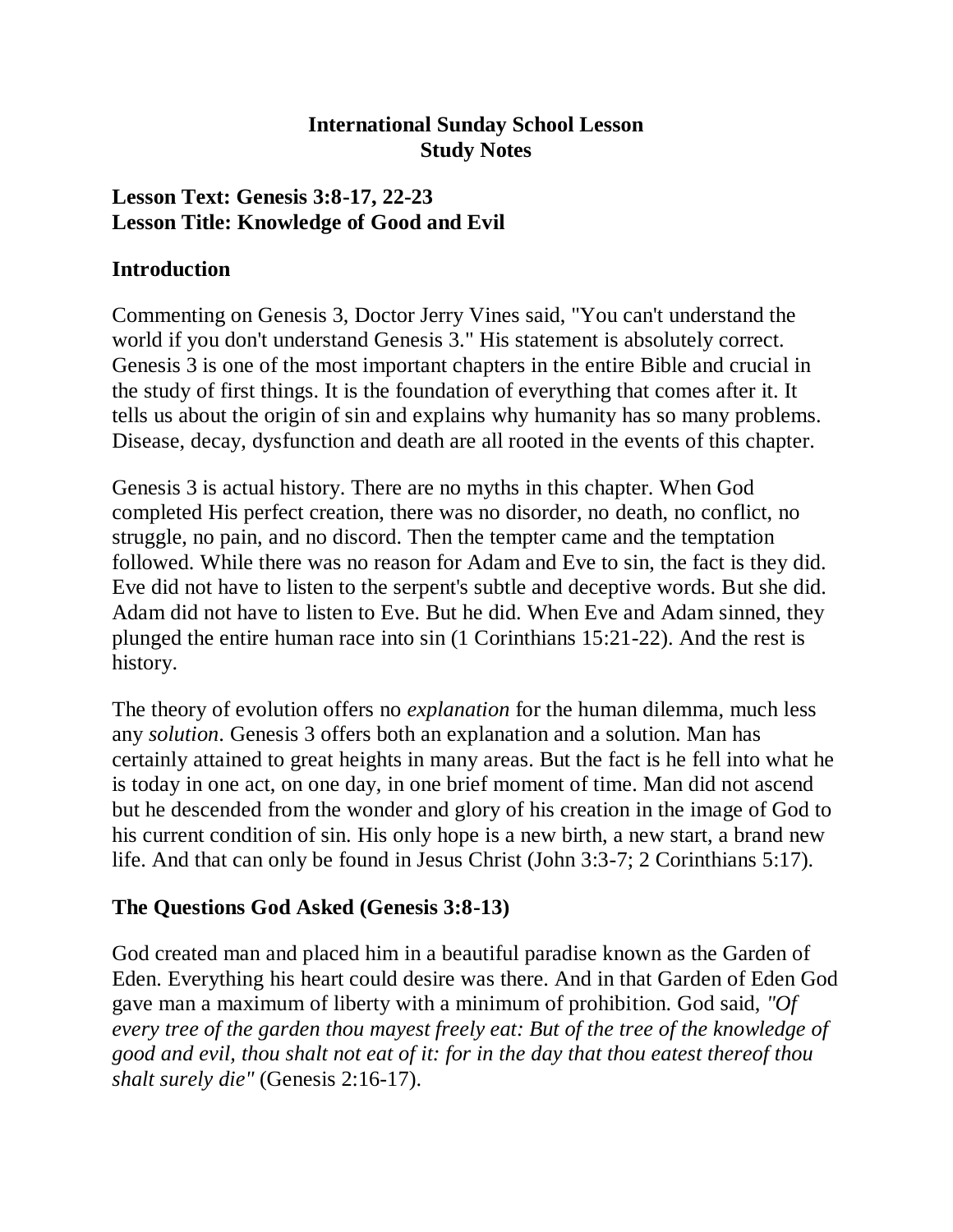#### Verse 8

"And they heard the voice of the LORD God walking in the garden in the cool of the day: and Adam and his wife hid themselves from the presence of the Lord God amongst the trees of the garden."

Prior to Eve's deception and sin, she and Adam enjoyed an intimate fellowship and daily communion with God. But now that Eve has eaten of the forbidden fruit and gave to her husband who also ate a dramatic change in the attitude of Adam and Eve toward God has taken place. Sin instantly corrupted Adam and Eve to the point that everything changed. When they "heard the voice of the LORD God walking in the garden in the cool of the day" they immediately sensed the guilt of their disobedience and sin and wanted nothing to do with God. The indication is that Adam and Eve communed with God on a daily basis and enjoyed that time together. Things have now drastically changed.

Before the fall Adam and Eve *"were both naked...and were not ashamed"* (Genesis 2:25). Now they sensed the shame of their nakedness and had attempted to cover themselves with *"fig leaves"*(Genesis 3:7). This attempted covering was with materials and a pattern of their own making. Whatever the covering was they had made was not sufficient because "Adam and his wife hid themselves from the presence of the LORD God amongst the trees of the garden."

Sin produces shame, guilt, and fear. Before sin when Adam and Eve heard God's voice they went running to Him. Now they attempt to hide "amongst the trees." How foolish to think you can hide from God (Psalm 139). Yet, sinners today are still attempting to hide behind their religion and their goods works. Atheists attempt to hide from God by saying there is no god. Selfrighteous people attempt to hide by thinking they are good enough to please God on their own. Religious people attempt to hide by re-defining God into the kind of god they want.

The "trees of the garden" which Adam and Eve had tended and used for fruit now became their camouflage to prevent God from seeing them. It is no mistake that God will use a one "tree" on which His Son will die to provide salvation for Adam and Eve and all mankind who will trust His saving grace (Acts 5:30; 10:39; 13:29; Galatians 3:13; 1 Peter 2:24).

## Verse 9

"And the Lord God called unto Adam, and said unto him, Where art thou?"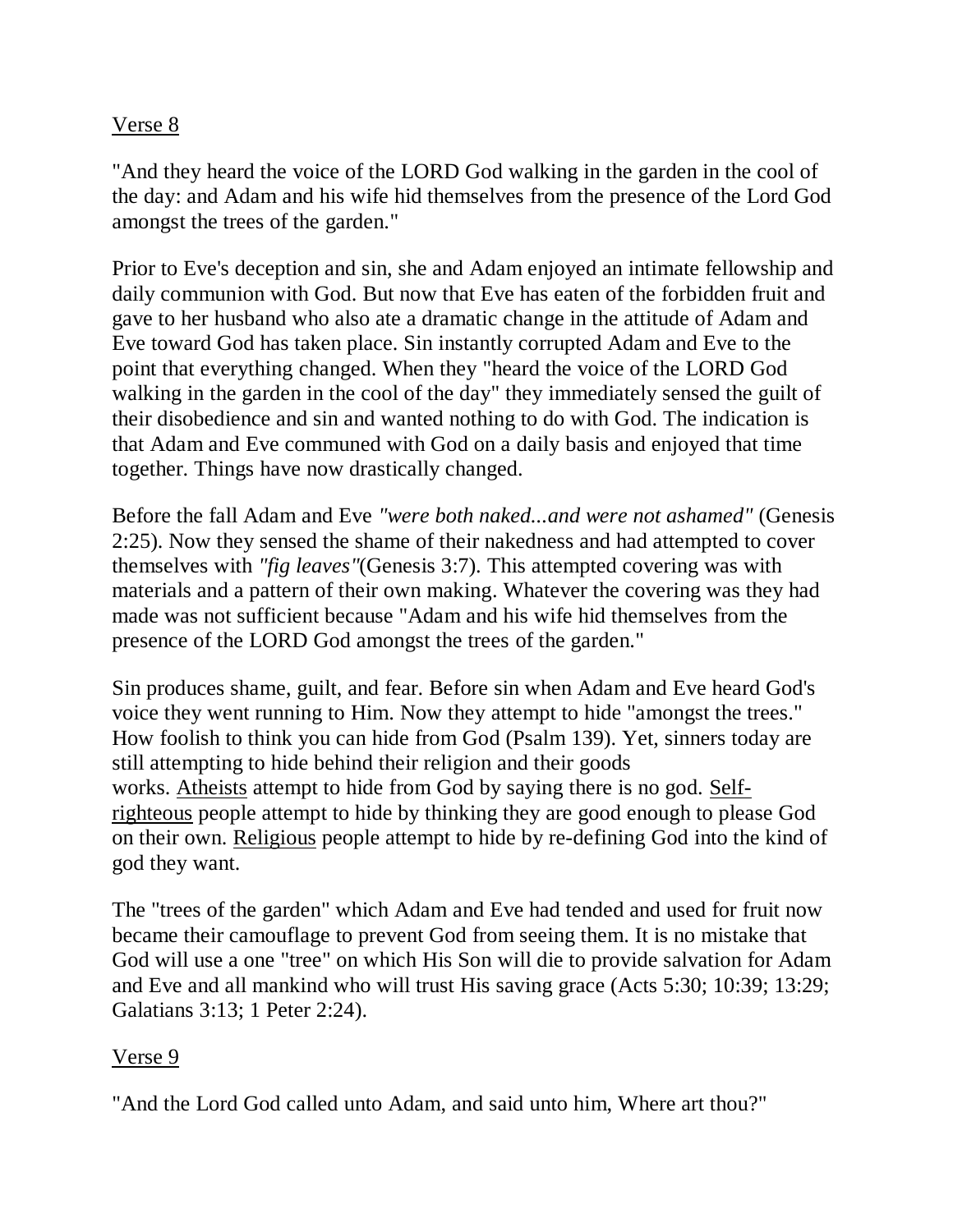In the midst of the awful scene of failure and disobedience, "the LORD God called unto Adam, and said, Where art thou?" It is "God" who is seeking Adam and not Adam who is seeking God. That is the way all sinners are saved. God takes the initiative.

The words of this verse are saturated with gentleness and graciousness. God wasn't looking for *information* as to the location of Adam. God knew exactly where Adam was. God was looking for *confession*from Adam.

Illus. Hymn, "Come Thou Fount of Every Blessing" includes the words, "Jesus sought me when a stranger, wandering from the fold of God. He to rescue me from danger, interposed His precious blood."

Question: Where are you today? Are you hiding?

### Verse 10

"And he said, I heard thy voice in the garden, and I was afraid, because I was naked; and I hid myself."

Adam responds to God with half-truths, evasion, blame shifting and deception. There is no admission of wrong doing on his part at all. The only thing Adam confesses to at this point is his feeling of fear and shame. Adam ought to be thankful that he can still "hear God's voice" even after he has sinned. It's amazing that God would come for Adam, call for Adam, and that God gave Adam the grace to hear Him call! Hallelujah, *"where sin abounded, grace did much more abound"* (Romans 5:20)!

Adam is "afraid" to be in God's presence. Although he has partially clothed himself with the fig leaves he still senses his nakedness in God's presence. Where is all of the good stuff the serpent had promised Adam and Eve? Once they ate of the forbidden fruit they were promised that their *"eyes would be opened, and they would be as gods, knowing good and evil"* (Genesis 3:5). Adam must realize by now that Satan lied!

## Verse 11

"And he said, Who told thee that thou wast naked? Hast thou eaten of the tree, whereof I commanded thee that thou shouldest not eat?"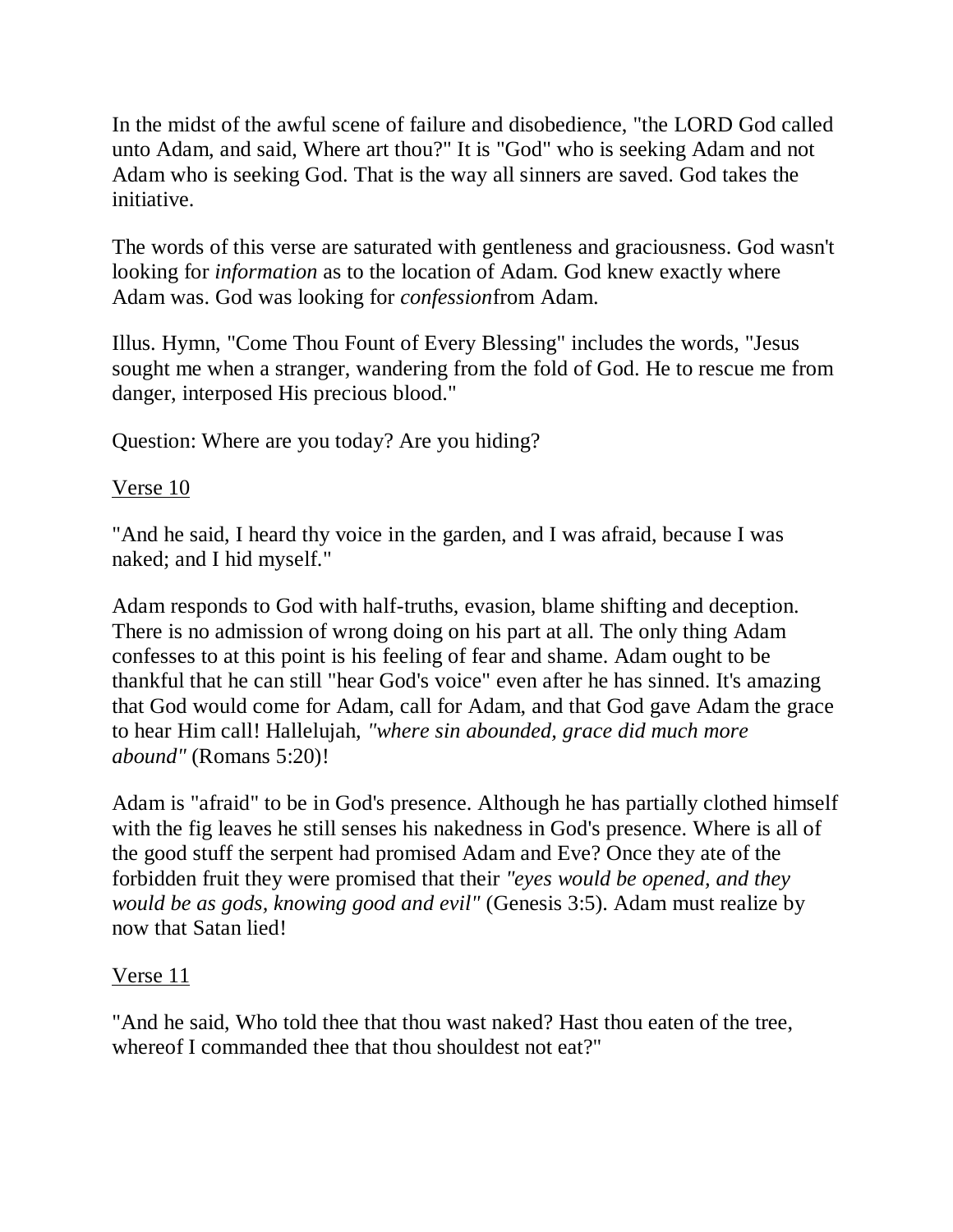God's first question to Adam is "Who told thee that thou wast naked?" God is giving Adam the opportunity to come out in the open and answer truthfully. Adam had told God, "I was naked" (v.10). God wanted to know "Who told" him that he was "naked." Someone had told Adam he was "naked" and God wanted to know who. Was it Eve? Was it the serpent? Had he seen his reflection in the water? Again, God's questions are not designed to get information. God's second question was, "Hast thou eaten of the tree, whereof I commanded thee that thou shouldest not eat?" This question is designed to help Adam realize he has disobeyed the commandment of God.

# Verse 12

"And the man said, The woman whom thou gavest to be with me, she gave me of the tree, and I did eat."

It doesn't take sinful man long to pass the buck! Like all of us Adam seems to be having difficulty in taking responsibility for his sin. Adam blamed God for the whole mess when he said, "The woman whom thou gavest to be with me..." Adam is implying that if God had been a better God He would not have given him this woman to lead him into sin. He blames the same woman who just a while earlier he had said,*"This is now bone of my bones, and flesh of my flesh"* (Genesis 2:23). At one time Eve was Adam's life, his lover, his companion, his help meet, his joy and his everything. Now she is his scapegoat. Adam is so cold and calculated in this answer to God's question.

Satan originated the first lie but it sure didn't take Adam long to learn how to lie himself. And lying is still a part of our fallen nature. Every time we try to shift the blame or make excuses for ourselves when we have disobeyed God we share a part in this garden scene.

*Note: We sometimes blame God for placing us in circumstances that are too much for us. Some students cheat on tests and their excuse is that the professor expects too much or they had to work to support themselves and didn't have the time to study. Sometimes a man or woman who commits adultery will blame God for creating them with the sexual desires and passions they have. In other words, "God made me this way, so what can I do?"*

# Verse 13

"And the Lord God said unto the woman, What is this that thou hast done? And the woman said, The serpent beguiled me, and I did eat."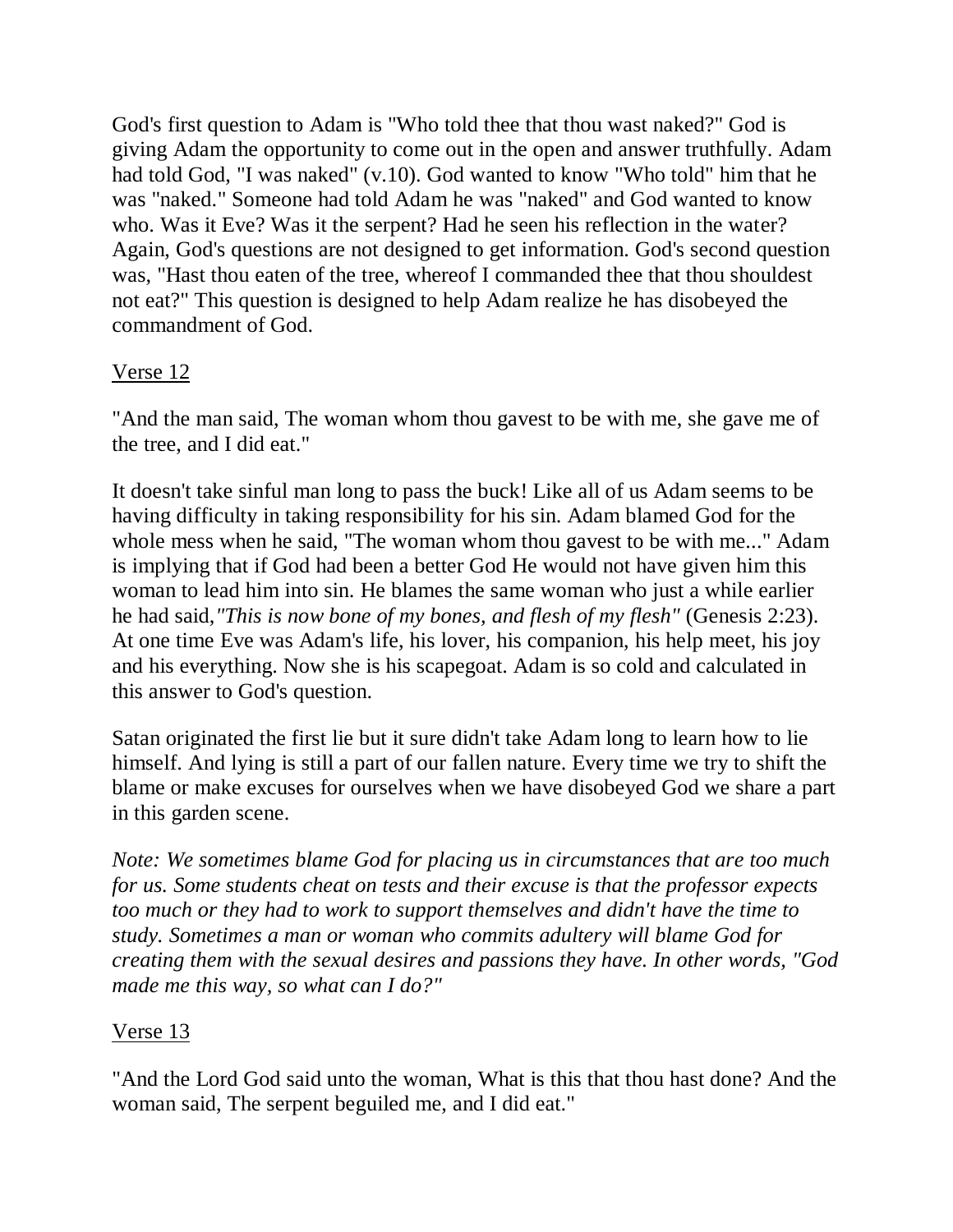After questioning Adam God now turns to Eve and asks, "What is this that thou hast done?" Eve had the same amount of knowledge concerning God's command not to eat the forbidden fruit of the tree as Adam (Genesis 3:2-3). While Eve follows Adam's example and blames someone else, in this case "the serpent," she reveals a little more with her answer. She uses the word "beguiled" in defining the serpents actions. It means Eve knows a deception has taken place. In spite of what she knows there is not a hint of remorse and she, like Adam, did not accept blame.

Both Adam and Eve defend themselves to God as victims. Adam is the victim of God and the woman and Eve is the victim of the serpent and his deception. "Victimhood has become the fantasyland refuge of everyone from criminals to presidents to theologians who imagine that the blame for their conduct can be placed on some other person or thing or group. Buck-passing is the therapeutic trademark of the new millennium. Of course, as we saw in Genesis 3:8–13, the culture of victimhood has primeval roots in original sin. It is nothing new. Adam's sin brought instant death and instant sinfulness. In the bat of an eye, every part of the couple's beings was diffused with the tincture of sin—and in a nanosecond they were utterly dead in their transgressions and sins. Then came instant guilt and instant victimhood as Adam pointed a treasonous finger at the woman and at God himself and as the woman pointed to the snake." *Hughes, R. K. (2004). Genesis: Beginning and blessing. Preaching the Word (83). Wheaton, Ill.: Crossway Books.*

*Note: It is frightening to think how often we make excuses for our sinful behavior. It is easy to read about Adam and Eve's excuses and finger pointing and forget about our own. Even in the sacredness of prayer we often point the finger and others and situations instead of admitting our guilt before God. If you are having a particular struggle with that Psalm 51 is a good place to start praying honestly before God.*

## **The Punishment God Gave (Genesis 3:14-17)**

#### Verse 14

"And the LORD God said unto the serpent, Because thou hast done this, thou art cursed above all cattle, and above every beast of the field; upon thy belly shalt thou go, and dust shalt thou eat all the days of thy life:"

"And the LORD God said unto the serpent" is an important statement. In dealing with Adam and Eve God questioned them for a confession and response. But when it came to Satan, God asked no questions of him. He cursed him and judged him.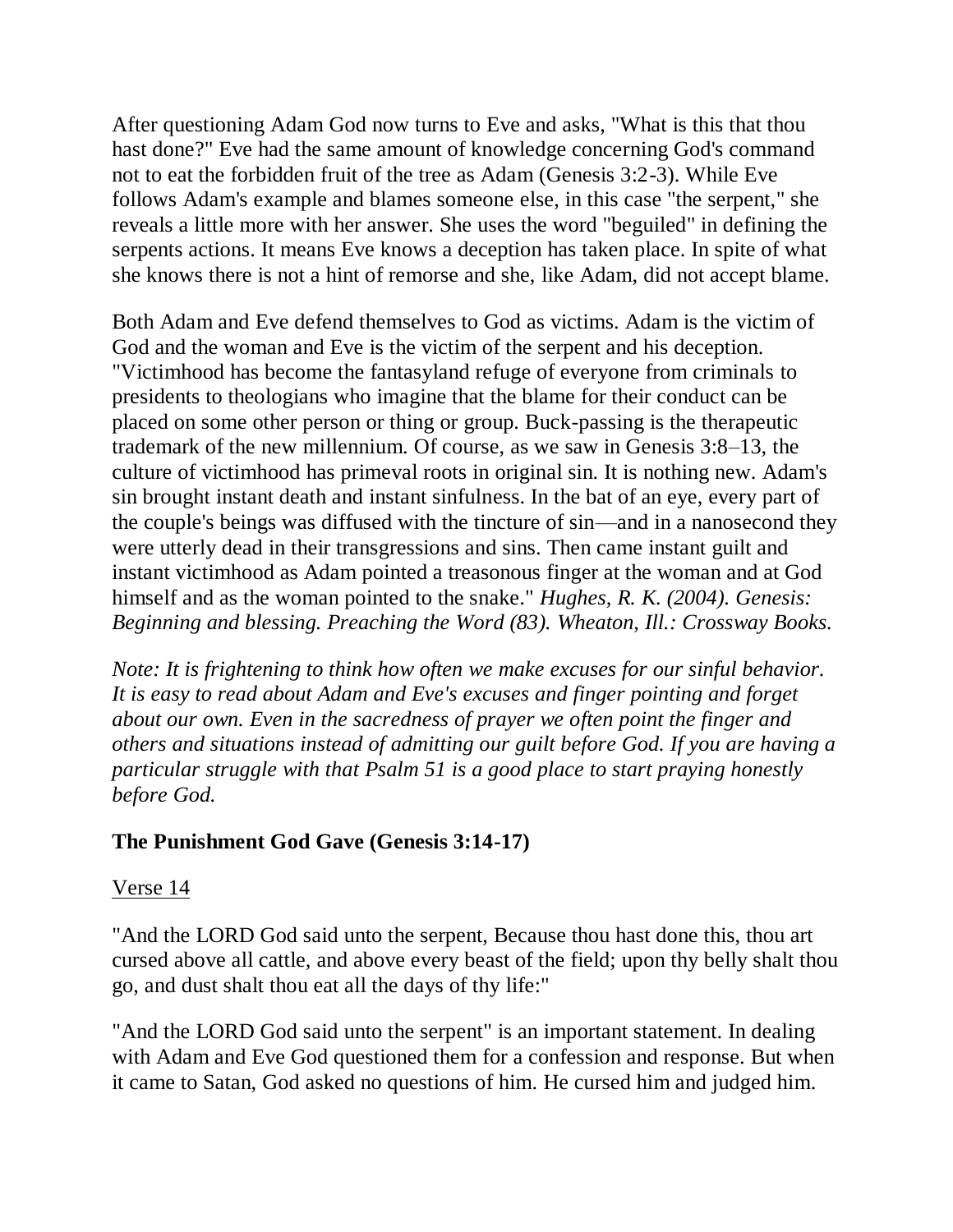Since the "serpent" has been the instrument in Eve's deception and Adam's transgression, God speaks to him first. Satan had embodied himself in the form of a "serpent" when he came and deceived Eve. Keep in mind that Satan, a fallen angel himself, had just been cast out of heaven for desiring to be equal with God (Isaiah 14; Ezekiel 28). He has been judged already in heaven and now God is going to punish him upon the earth. God's punishment upon Satan, the "serpent" was that he was "cursed above all cattle, and above every beast of the field." All animals including serpents die because of the fall. But this "curse" of crawling "upon thy belly" and eating "dust all the days of thy life" simply means that when humans see a "serpent" they will serve as constant reminders of Satan's deception of Eve and sins entrance into the world. Every snake that slithers across the ground is a sign of judgment on Satan for tempting Adam and Eve.

Some suggest that before this "curse" that snakes walked upright on two legs. That cannot be proven from scripture but it is possible. By "cursing" the snake to crawl "upon thy belly" and "eat dust," it symbolized defeat for Satan. This curse will never be removed as stated in the words "all the days of thy life." Even in the Millennial Kingdom the serpent will never get out of the dust. Isaiah said, *"The wolf and the lamb shall feed together, and the lion shall eat straw like the bullock: and dust shall be the serpent's meat"* (Isaiah 65:25). While the "wolf" and the "lamb" who are natural enemies will be eat together and the "lion" and the "bullock" will do the same, the "serpent" will still be crawling in the dust.

#### Verse 15

"And I will put enmity between thee and the woman, and between thy seed and her seed; it shall bruise thy head, and thou shalt bruise his heel."

In this verse God continues to speak to Satan himself. "This is what is known as the first gospel message in the Bible, and at this point God establishes the conflict between man and Satan all through the ages. In this verse of scripture God establishes that there will be a seed of the Devil and there will be a seed of the woman and they will be in hostility to one another. God makes the promise that there will come a time that the woman will bring a seed and, by the way, all through the years, all through the centuries, the Jewish rabbis puzzled at this statement, because you do not refer to offspring as the seed of the woman, it's the seed of the man. But in this statement the prediction is made that someone will be born who will be the seed of the woman. He is anticipating the Virgin Birth of our Lord Jesus Christ." *(Doctor Jerry Vines, Sermon: Beginning of Sin, Genesis 3).*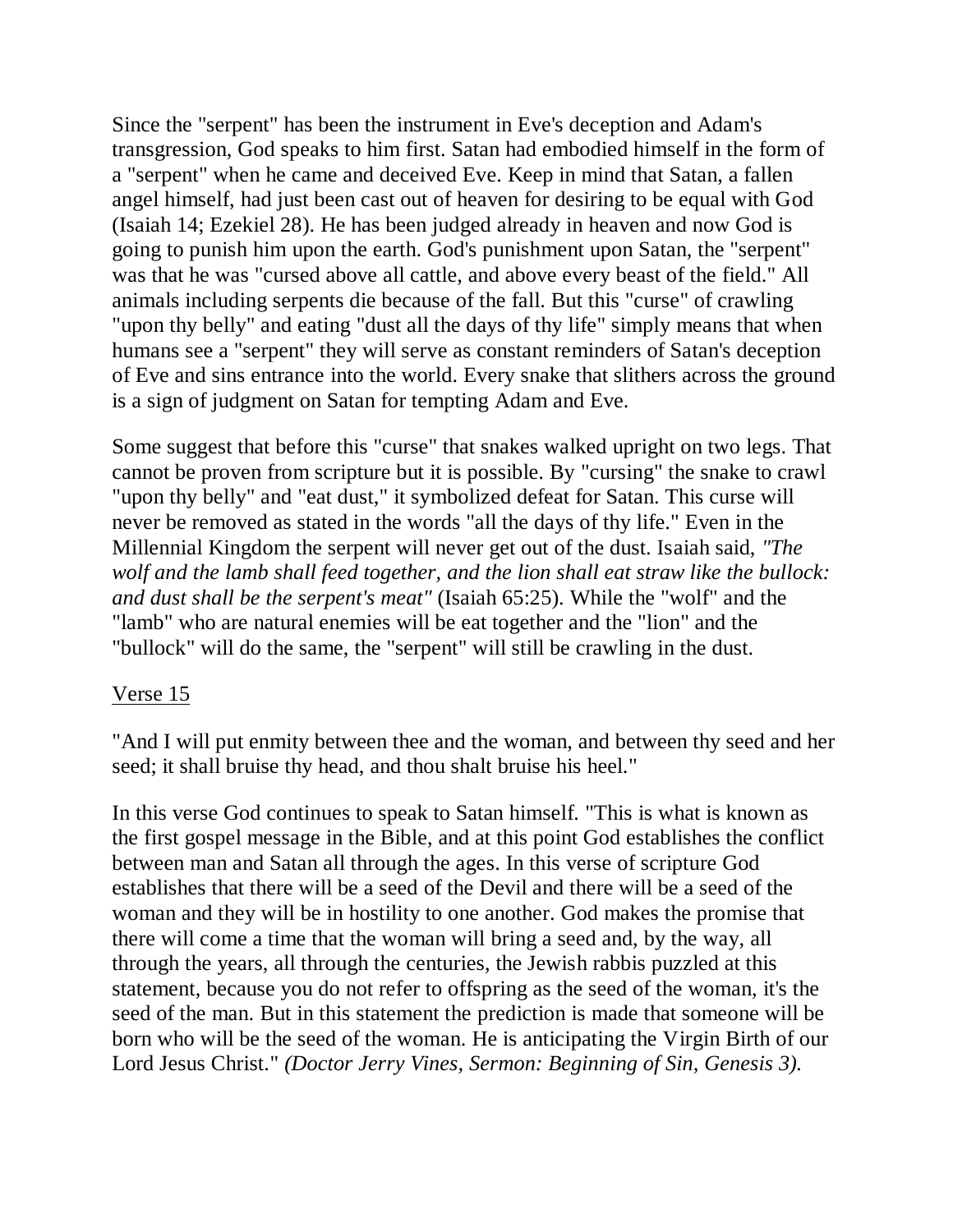When God said "I will" it must have been another blow to Satan. If he thought for a moment that he had defeated God in any area he now must think again. No matter what Satan had done or would do in the future, God is still sovereign. "I will put enmity between thee and the woman" means God will reverse what Satan has caused. "Enmity" refers to "a deep hostility." God is telling Satan that because of the coming "seed" which is Jesus Christ, man will have "a deep hostility" toward Satan.

Adam and Eve had disobeyed God and chose to believe Satan. But because of the coming "seed" God will make a way for sinful man to turn away from Satan and sin and be reconciled to God. This is the first suggestion of salvation in the Bible. What Satan ruined God is going to redeem and restore.

The first record of the gospel message does not come from the lips of a preacher or an evangelist. It does not come under a gospel tent or in a beautiful sanctuary. It comes in the context of God's curse on the devil. For hundreds of years Genesis 3:15 is all man had as a promise of salvation. But one word from God is enough!

At the cross Satan "bruised the heel" of the Son of God but that was a minor thing. At the cross Jesus Christ "bruised the head" of Satan giving him a fatal and crushing blow.

## Verse 16

"Unto the woman he said, I will greatly multiply thy sorrow and thy conception; in sorrow thou shalt bring forth children; and thy desire shall be to thy husband, and he shall rule over thee."

Woman would pay a price for sin in the two areas of life which define a woman, her "children" and her "husband." Speaking now to Eve God said, "I will greatly multiply thy sorrow and thy conception." Because of Eve's sin there was to be "sorrow" centering in the area of a woman's greatest fulfillment which is in the birth of children. Child bearing was to be a part of life before the fall (Genesis 1:28), but now there would be "sorrow" with it. There can be many aspects of this "sorrow." Some suggest it is just the pain of childbirth. That certainly is a part of it but there are also other aspects such as every time a child is born another sinner has come into the world. Every time a child is born a mother senses the loss of intimacy and realizes that child is now more vulnerable than ever. All of this and more is involved in the "multiplied sorrows."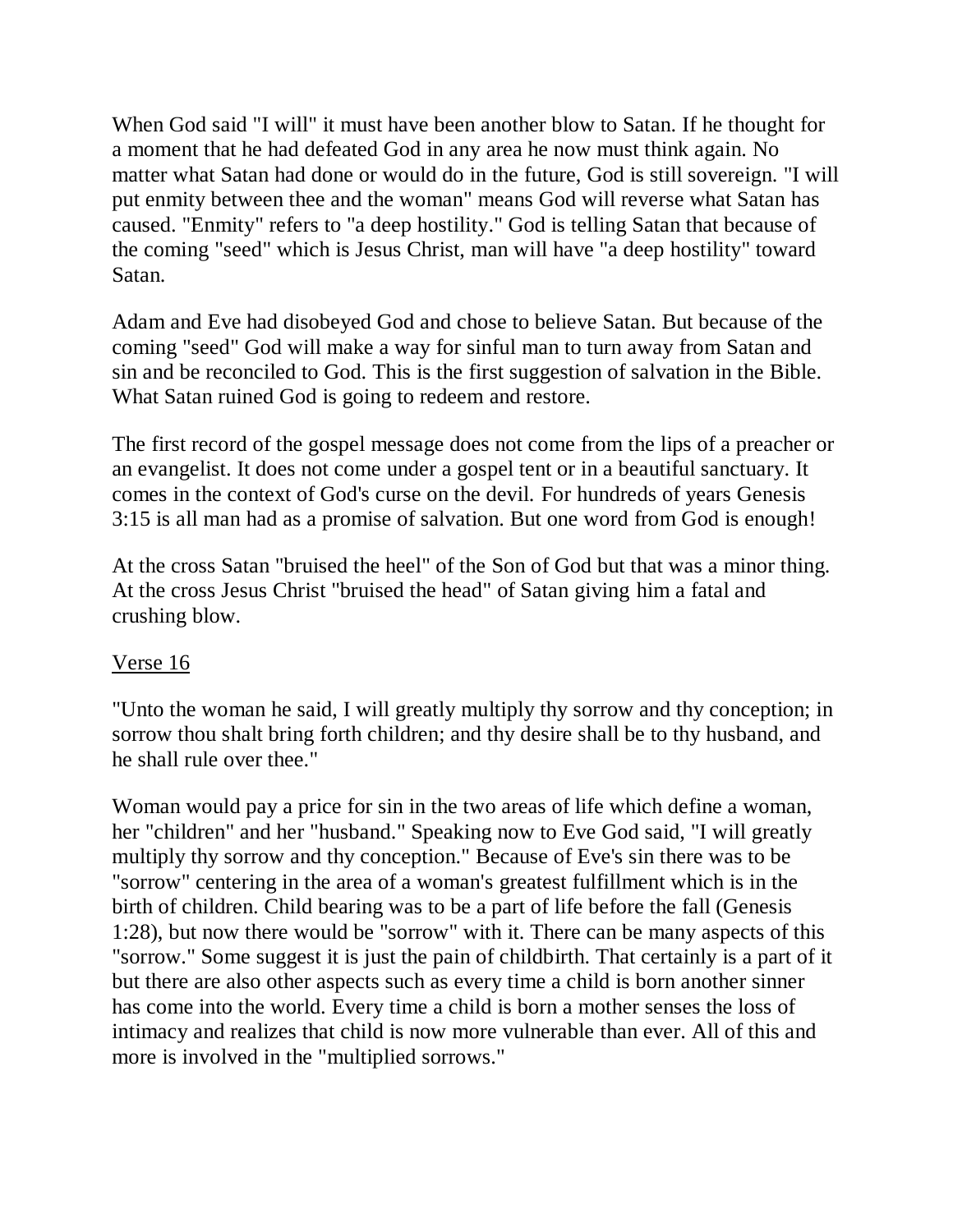Sin would also bring submission to the headship of the man. The words "thy desire shall be to thy husband" is often interpreted as a woman's desire to continue to be with her husband even though the fall has occurred. However, the word "desire" means "to seek control." God is saying to Eve, "Because of your sin you will have a power struggle with your husband and have tension in a relationship that was perfect before the fall." That relationship of harmony and unity that Adam and Eve shared so easily before the fall will now be difficult to maintain.

"Rule" means "to dominate." The idea is that because of the fall woman will seek to rearrange God's divine order. This part of the punishment for sin shows up in marriages, in society, and in churches. Anywhere God's divine order in regard to the role of men and women is challenged it can be traced back to Genesis 3:16. It's part of the fall.

# Verse 17

"And unto Adam he said, Because thou hast hearkened unto the voice of thy wife, and hast eaten of the tree, of which I commanded thee, saying, Thou shalt not eat of it: cursed is the ground for thy sake; in sorrow shalt thou eat of it all the days of thy life;"

Speaking now to Adam God makes is clear that Adam has sinned by listening "unto the voice of thy wife, and hast eaten of the tree." Because of Adam's disobedience, God places a "curse" on the "ground." The "ground" is the area where man's life is defined. The "ground" symbolizes man's work, his activity, and his ability to provide for his wife and family. Because of sin the earth becomes man's enemy. God had originally placed man in the Garden of Eden *"to dress it and to keep it"* (Genesis 2:15). That sounds comforting and fulfilling. Now, *"In the sweat of thy face shalt thou eat bread, till thou return unto the ground"* (Genesis 3:19).

# **The Safeguard God Provided (Genesis 3:22-23)**

## Verse 22-23

"And the Lord God said, Behold, the man is become as one of us, to know good and evil: and now, lest he put forth his hand, and take also of the tree of life, and eat, and live for ever: Therefore the Lord God sent him forth from the garden of Eden, to till the ground from whence he was taken."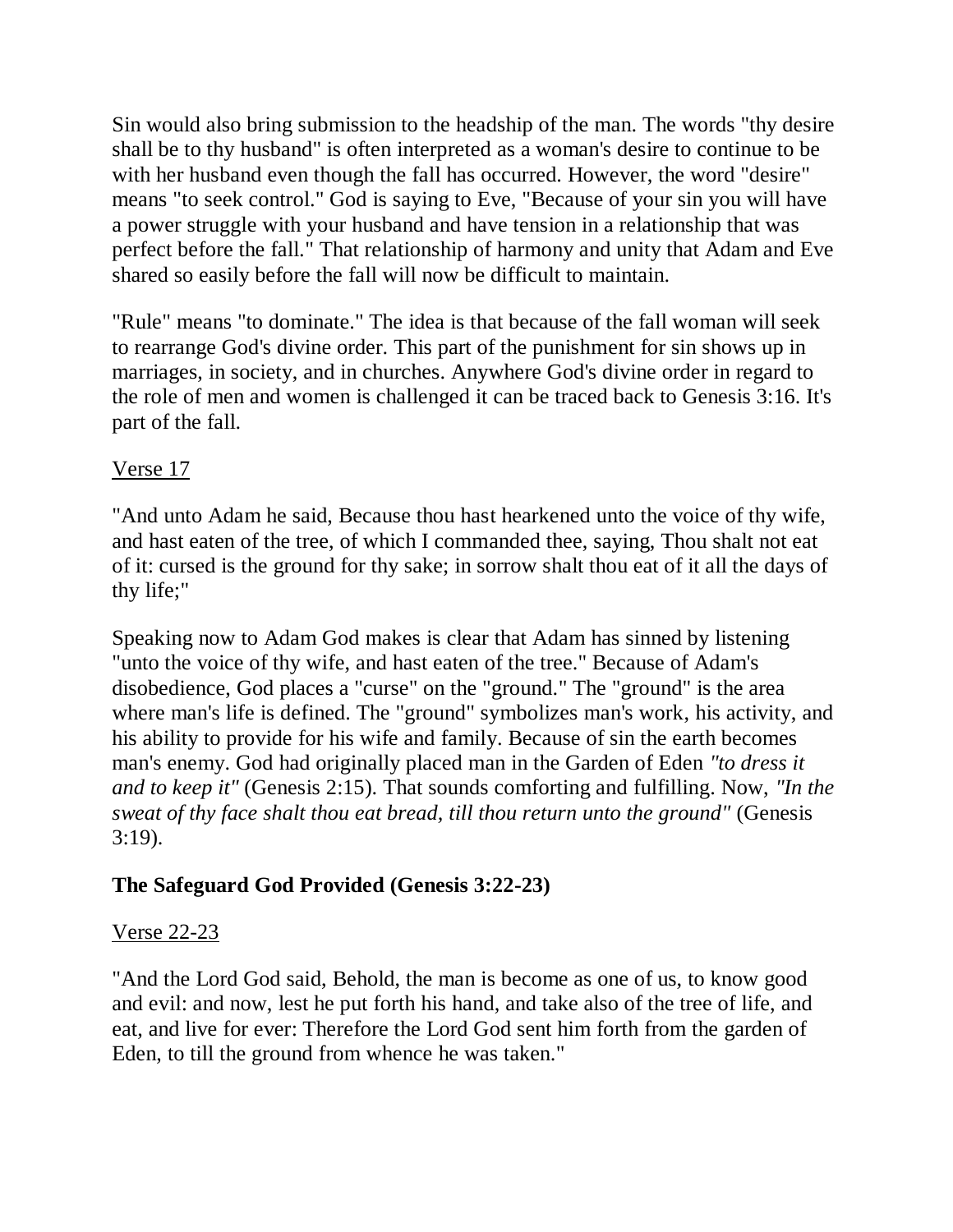In our lesson text God has spoken to the serpent, to Adam, and to Eve. In these verses God is speaking with Himself as He did in Genesis 1:26. Commenting on these verses, Doctor Jerry Vines says, "Man did know good now, man did know evil, but it was like a man in an airplane and he jumps out of the plane without a parachute. And the pilot looks at the co-pilot and he says, 'This man has become one of us: he knows gravity and he knows altitude.' But, you see,

the man knows gravity and he cannot avoid it, he knows altitude but he cannot maintain it. And man in his sinful condition knows good and evil: he knows good but he cannot live up to it, he knows evil but he cannot avoid it."

If God had allowed Adam and Eve to remain in the Garden of Eden and "take also of the tree of life, and eat," then man would have "lived for ever" on earth as sinners. God protected Adam from this possibility when He "sent him forth from the garden of Eden" In fact, Genesis 3:24 says, *"he drove out the man."* God placed *"a flaming sword"* and *"Cherubims"* at the entrance of the garden to prevent Adam from returning (Genesis 3:24). The way to the "Tree of Life" would not be found in Eden but would be found at the cross of Jesus Christ.

Until Adam physically died he would continue to "till the ground from whence he was taken." He would continue to work the land but now it was much harder and the curse brought forth *"thorns and thistles"* (Genesis 3:18). And while the days were difficult and death was in his future, there was a promise covering Adam, Eve, their family and this earth. God would send someone through the "seed" of a woman to crush the head of Satan. That Someone is Jesus!

## **Conclusion**

It seems to be a mark of intelligence today for man to proudly boast that he can do as he pleases. God's Word and His commands are scoffed at and dismissed with ease. Any suggestion of a return to biblical truth and obedience to God is viewed as useless and a backset to the progress of humanity.

The first sin shattered the harmony that existed between God and man and between man and woman. It also had a devastating effect upon the earth and eternally damning effect upon Satan. There were consequences to the first sin and there are still consequences to sin today. Yet, in the midst of it all God made a promise to send a Redeemer. Through the seed of a woman God promised that Jesus Christ would come to deal with sin and one day lift the curse.